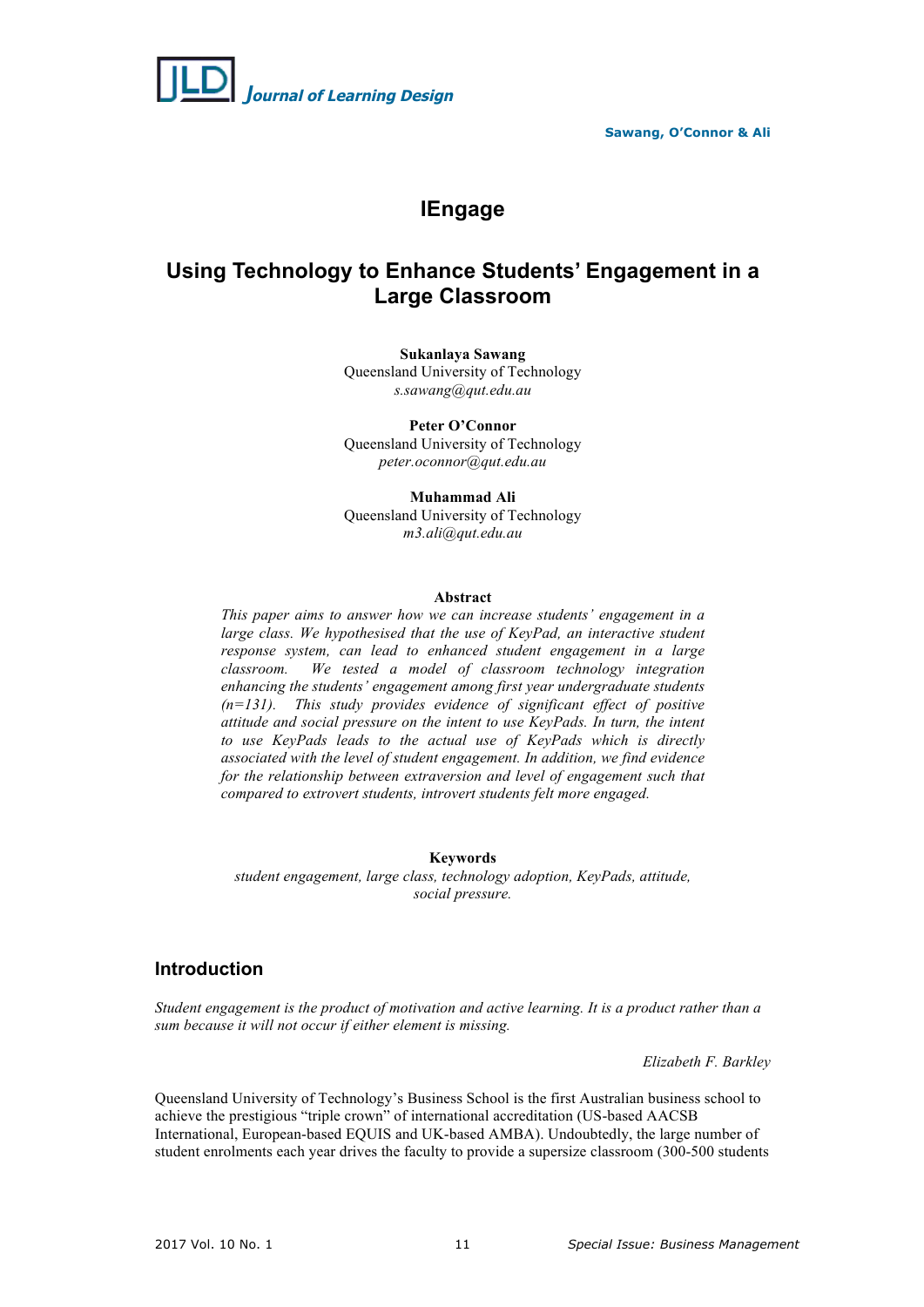

each classroom).

Often, in a large classroom with hundreds of students, individuals tend to lose their attention toward a lecture and become disengaged students (Crosling, Thomas, & Heagney, 2008). Engagement in this project is defined as students' willingness to participate in learning activities with positive emotion (Chapman, 2003; Skinner & Belmont, 1993). Based on the teaching square observation, the common feedback that we received was the class size and a lack of students' participation. Unquestionably, the previous unit evaluation results of the three classes were in common, that was somewhat below the university average score. Obviously, we face a similar situation that supersize classroom and a lack of student engagement. Ideally, the simple solution to this issue is to reduce the class size although this may not be economically sound or logistically viable. Therefore, the question remains "*how can we increase students' engagement in a supersize class?*"

## **Technology and Students' Engagement**

Technology has been integrated in classroom teaching in meaningful and transformative ways (Boling, 2008). Many educators use technology for support and to improve learning opportunities for students. For example, universities across Australia have been encouraged to adopt technology as a part of teaching and learning process (Hashemzadeh & Wilson, 2007). This includes the use of an interactive student-response system, so called clickers or KeyPads. Operating the KeyPad is a simple three-step process:

- during the lecture, the instructor displays a question or problem and choices of answers;
- all students using the wireless KeyPad to key in their answers; and,
- responses are received, aggregated, and displayed on both the instructor's computer monitor and a large screen at the front of the room or lecture theatre.

Previous studies have indicated that the use of KeyPad was very effective for a large classroom (e.g., Ross & Zeisler, 2005). With the simple technology and empirical proof of its effectiveness, we introduced KeyPad technology into our classes and investigated if it would enhance students' engagement.

## *Students' adoption of the interactive student-response system (KeyPad)*

The road to becoming an innovative and engaging classroom is strewn with the wreckage of best intentions perhaps because, while most instructors want to integrate the technology as a part of teaching and learning process, they are not really sure how to achieve it (Ross & Zeisler, 2005). Inevitably, some technologies are unsuccessful in the sense that they fail to contribute to learning goals; others are abandoned during their introduction because students do not use them. Therefore, the question remains "How do we improve students' adoption of technology (KeyPad) in order to enhance the learning engagement?"

## *KeyPad adoption model*

We incorporated the relevant findings from prior research into a comprehensive model of constructs and their relationships to explain the antecedents of effective technological adoption. Our model was founded upon the Unified Theory of Acceptance and Use of Technology (UTAUT) which applies the theory reasoned action (TRA), theory of planned behaviour (TPB) and technology acceptance model (TAM) (Venkatesh, Morris, Davis, & Davis, 2003). In addition, we also integrated the influence of perceived behavioural control predicting the students' intention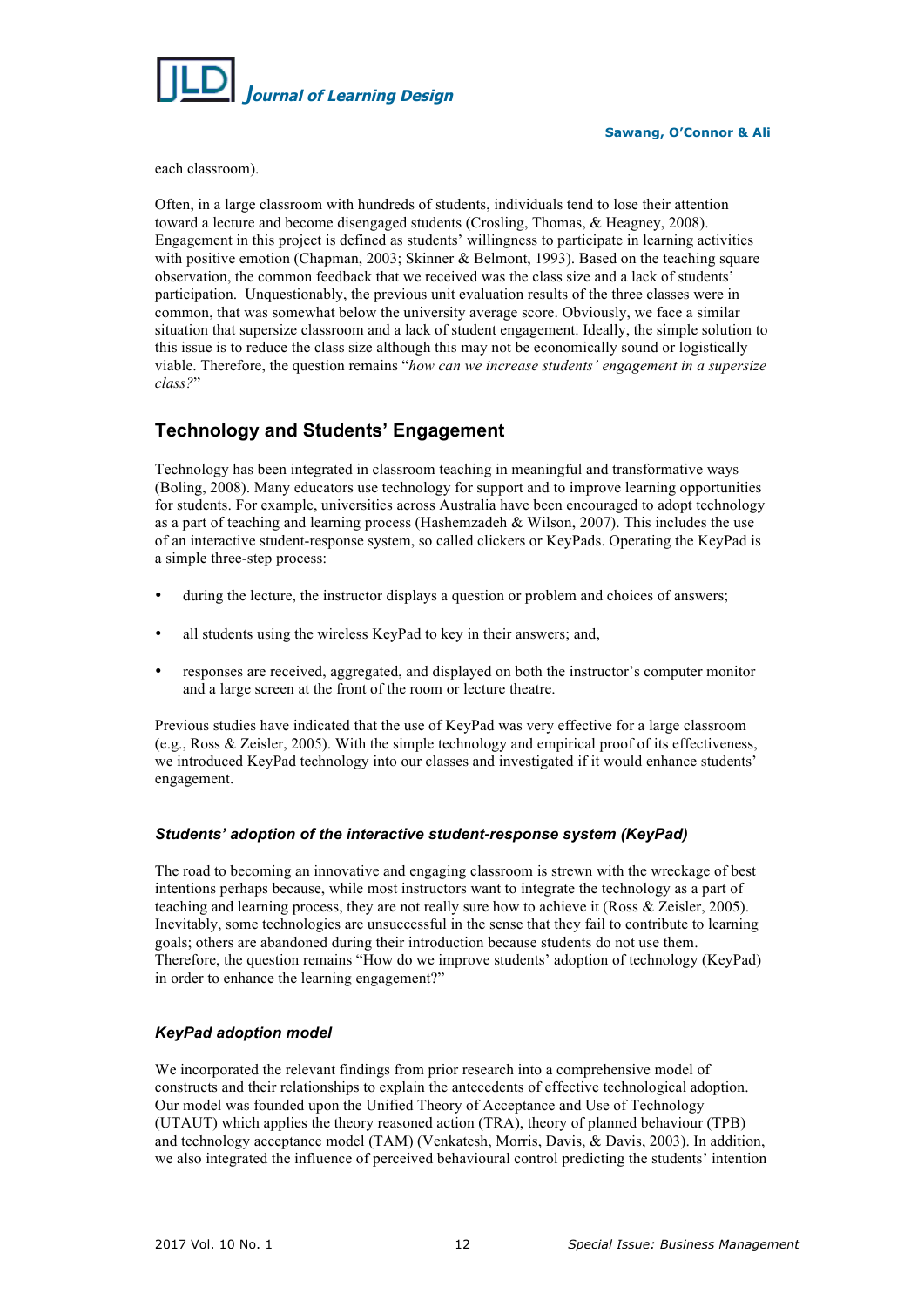

to use the KeyPad. Our proposed model is shown in Figure 1.



*Figure 1.* Proposed model for classroom-technology integration enhancing the students' engagement in a supersize classroom.

## *Attitude toward using KeyPads*

The UTAUT postulates that a person's intentions to use (or not use) a technology are the immediate determinant of their behaviour. In turn, the person's intentions are a function of the person's attitude toward the technology. The UTAUT identifies performance expectancy and effort expectancy as determinants of attitude toward technology (i.e., KeyPad), intention to use and actual use.

## **Pressure towards using KeyPads (Social Influence)**

TAM has been tested in several studies of technology use (Colvin & Goh, 2005; Dishaw & Strong, 1999). It has also been suggested that social influences are an important factor in technology adoption (Taylor & Todd, 1995). For example, students may feel some pressure from peers, lecturer or unit coordinators to use the KeyPads.

## **Perceived Behavioural Control (PBC) Toward Using KeyPads**

The PBC is defined as the extent to which individuals have complete control over their behaviour. The PBC variable measures a person's perceptions of the ease or difficulty of performing a behaviour. This variable reflects aspects of the person, such as her or his level of self-efficacy, and aspects of the behaviour, such as the necessity of obtaining the cooperation of others to accomplish it (Cordano & Frieze, 2000). According to the UTAUT, the PBC is determined by the level of facilitating conditions (e.g., technical support, manual or training). These conditions directly affect intention to perform (using KeyPad) and directly affect behaviour in situations where the users intend to perform the behaviour, but are prevented from doing so (Dishaw & Strong, 1999).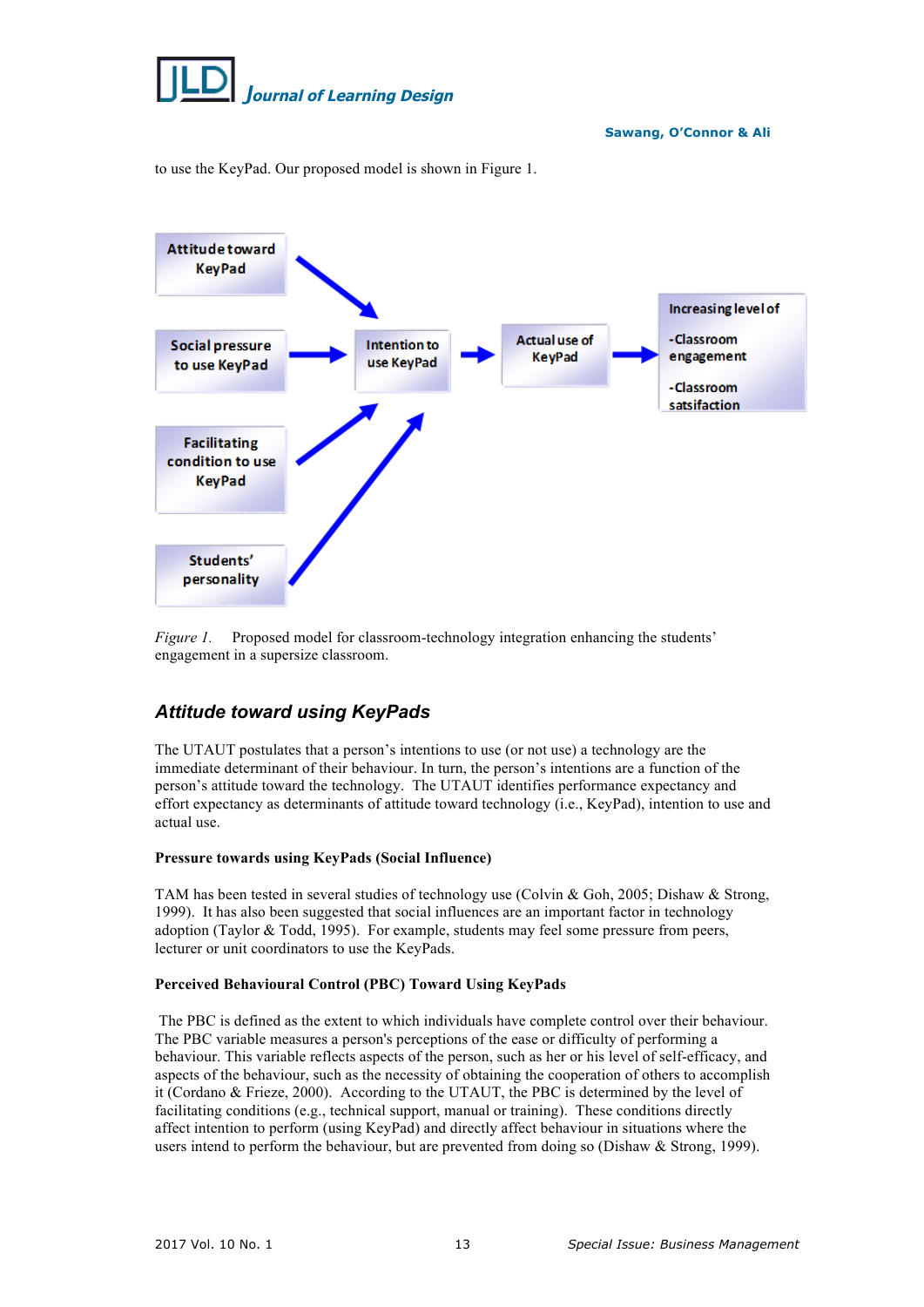

#### **Personality and adoption behaviour**

The use of the KeyPad will lead to varying levels of engagement depending on the characteristics of users. In particular, we argue that KeyPad use will increase engagement for introverts more than extraverts since extraverts are, by their very nature, more likely to take part in the lecture than introverts. Thus, we hypothesise that the relationship between KeyPad use and level of engagement will be moderated by the personality trait of extraversion.

## **Method**

## *Participants and measures*

Participants were first year students (*n*=131) enrolled in a unit of study at an Australian university. The average (mean) age of participants was 18.3 years (SD = 2.9) ranging between 16 years and 36 years.

The variables that the study considered were: (a) attitudes toward keypads; (b) social influence to use keypads; (c) facilitating condition to use keypads; and, (d) intention to use keypads. These variables were measured using a self report questionnaire based on survey items developed by Venkatesh and Zhang (2010). The items were initially designed to test Venkatesh and Zhang's (2010) Unified Theory of Acceptance and Use of Technology (UTAUT) and were modified in this study to measure the use and acceptance of KeyPads. For example, one item from the original "attitude" scale was "using the system is a good idea" whereas, in our questionnaire, this was modified to state "using KeyPads in lectures is a good idea". Participants were requested to respond to each item on a 5-point Likert scale ranging from "strongly disagree" to "strongly agree." The questionnaire items are summarised in Table 1.

|                | Variable                | Example statement                                                                  |  |  |  |  |  |
|----------------|-------------------------|------------------------------------------------------------------------------------|--|--|--|--|--|
| a.             | attitude toward keypads | Using the keypads enhanced my interaction during the class.                        |  |  |  |  |  |
| $\mathbf{b}$ . | social influence        | I used the keypads because of the proportion of classmates<br>who used the system. |  |  |  |  |  |
| $\mathbf{c}$ . | facilitating condition  | I was encouraged to try out the keypads.                                           |  |  |  |  |  |
| d.             | intention to use        | I intend to use the keypads in my class.                                           |  |  |  |  |  |

Table 1. *Summary of variables and example statements in student questionnaire*

## **Procedure**

Students were invited to participate in the study at the completion of their regular weekly lecture. Students were told that participation was completely voluntary and that they could withdraw at any time. The lecture finished 5 minutes early on the day of data collection so that students could complete the questionnaire without being concerned about being late for their next class. Most students completed the survey within 10 minutes. Students were asked to fold the survey and hand it to a lecturer on their way out of the lecture theatre. Students were instructed not to include their name or any identifying details on the survey.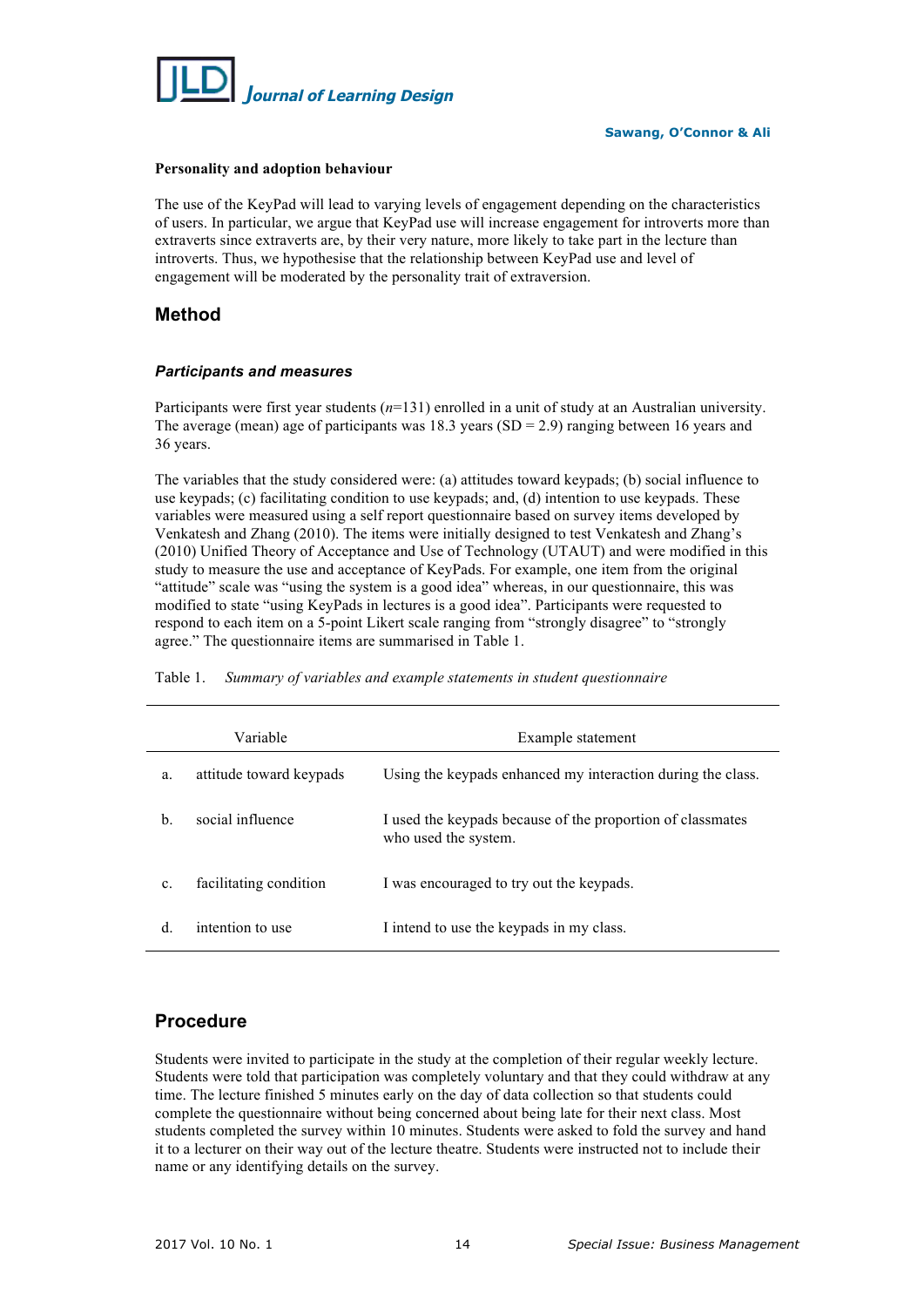

## *Results*

Descriptive statistics (means, correlations, standard deviations and alphas) are summarised in Table 2. As can be seen from this table, all values are within range and there are a number of moderate sized correlations between the various IVs and DVs.

Table 2. *Means, correlations, standard deviations and alphas of all variables used in this study*

|                                                     | M    | <b>SD</b> | Alpha | $1 \quad \blacksquare$ | 2                                 | 3                    | $\overline{4}$ | 5      | 6        |
|-----------------------------------------------------|------|-----------|-------|------------------------|-----------------------------------|----------------------|----------------|--------|----------|
| Use of KeyPads $(1)$                                | 2.14 | 0.85      |       |                        |                                   |                      |                |        |          |
| Social Pressure to use<br>KeyPads (2)               | 3.61 | 0.54      | 0.72  | $.18*$                 |                                   |                      |                |        |          |
| Lecture Engagement (3)                              | 3.23 | 0.24      | 0.68  | $.33***$               | $.26***$                          |                      |                |        |          |
| <b>Facilitating Conditions</b><br>for KeyPads $(4)$ | 2.45 | 0.46      | 0.71  | $-.17$                 | .08                               | $-.29$ <sup>**</sup> |                |        |          |
| Extraversion (5)                                    | 3.83 | 0.69      | 0.81  | $-.11$ $-.11$          |                                   | $-.05-.17$           | $-.01$         |        |          |
| Intention to use<br>KeyPads $(6)$                   | 4.13 | 0.41      | 0.7   |                        | $.42^{**}$ $.326^{**}$ $.35^{**}$ |                      | $-.24$ **      | .15    |          |
| Attitude towards<br>KeyPads (7)                     | 4.05 | 4.05      | 0.89  | .06                    | $.22$ <sup>*</sup>                | $.30^{**}$           | $-.41$ **      | $.19*$ | $.42$ ** |

The model illustrated in Figure 1 was tested using Path Analysis in AMOS. Path analysis was used as it allows for the simultaneous estimation of all parameters in the model, and assesses the fit, or model likelihood based on the data. Parametric bootstrapping was used to test indirect effect between IVs, mediators (intention, actual use) and engagement. Results of hypothesised direct effects are summarised in Figure 2.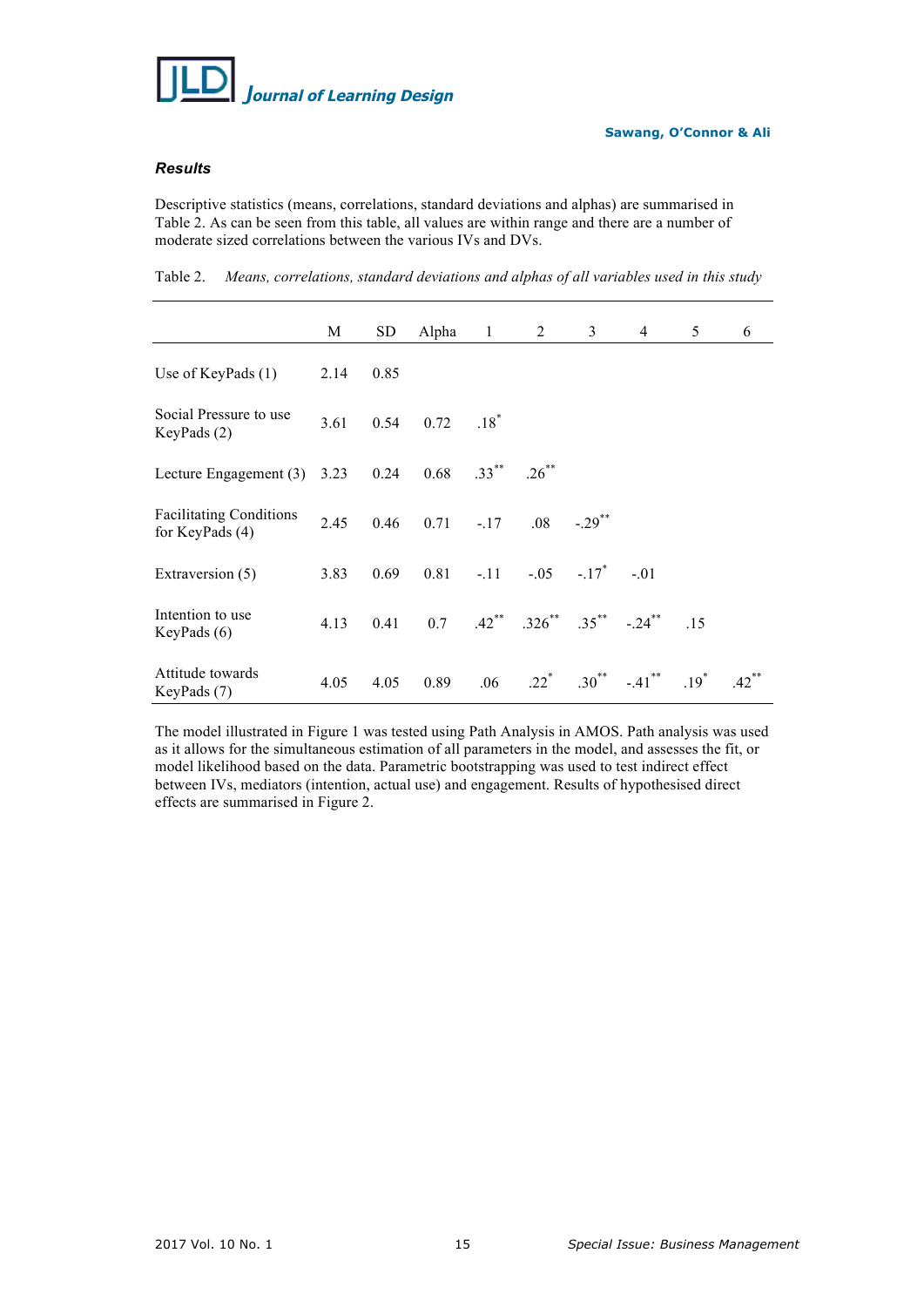# *J***ournal of Learning Design**

**Sawang, O'Connor & Ali**



## *Figure 2.* Summary of direct effects in proposed model

As can be seen in Figure 2, most hypothesised pathways were supported through the findings. Individuals with a positive attitude toward KeyPad use and those who felt a social pressure to use KeyPads were more likely to intend to use KeyPads than those low in these variables. Furthermore, consistent with the hypothesis, intention to use KeyPads was a moderate positive predictor of actual KeyPad use. Results also demonstrated a relationship between KeyPad use and engagement; those who used KeyPads tended to be more engaged by the lecture than those who did not.

Results also revealed a number of significant indirect (mediated) effects. Social Pressure was found to be a significant indirect predictor of actual use (indirect effect =  $0.19$ , p <  $0.05$ ) as was attitude (indirect effect =  $0.21$ , p <  $0.05$ ). This means that social pressure and attitude towards the use of KeyPads influence actual use via intention to use. This is consistent with the Theory of Planned Behaviour.

The final hypothesis was not supported. Actual KeyPad use was not moderated by extraversion in the prediction of student engagement. Interestingly however, there was a weak negative relationship between Extraversion and Engagement (independent of KeyPad use). This might reflect the somewhat introspective nature of the subject, which is more likely to appeal to introverted personality types.

## **Discussion**

We tested a model of the classroom technology integration enhancing the students' engagement (shown in Figure 1) in a supersize classroom. The main objective of testing the model was to investigate whether the use of KeyPads might lead to enhanced student engagement in a large classroom. Moreover, the research sought to examine the various predictors of intentions to use KeyPads in large classrooms. This study provides evidence of significant effect of positive attitude and social pressure on the intent to use KeyPads. In turn, the intent to use KeyPads leads to the actual use of KeyPads which is significantly associated with the level of student engagement. In addition, we found evidence for the relationship between extraversion and level of engagement such that compared to extrovert students, introvert students felt more engaged.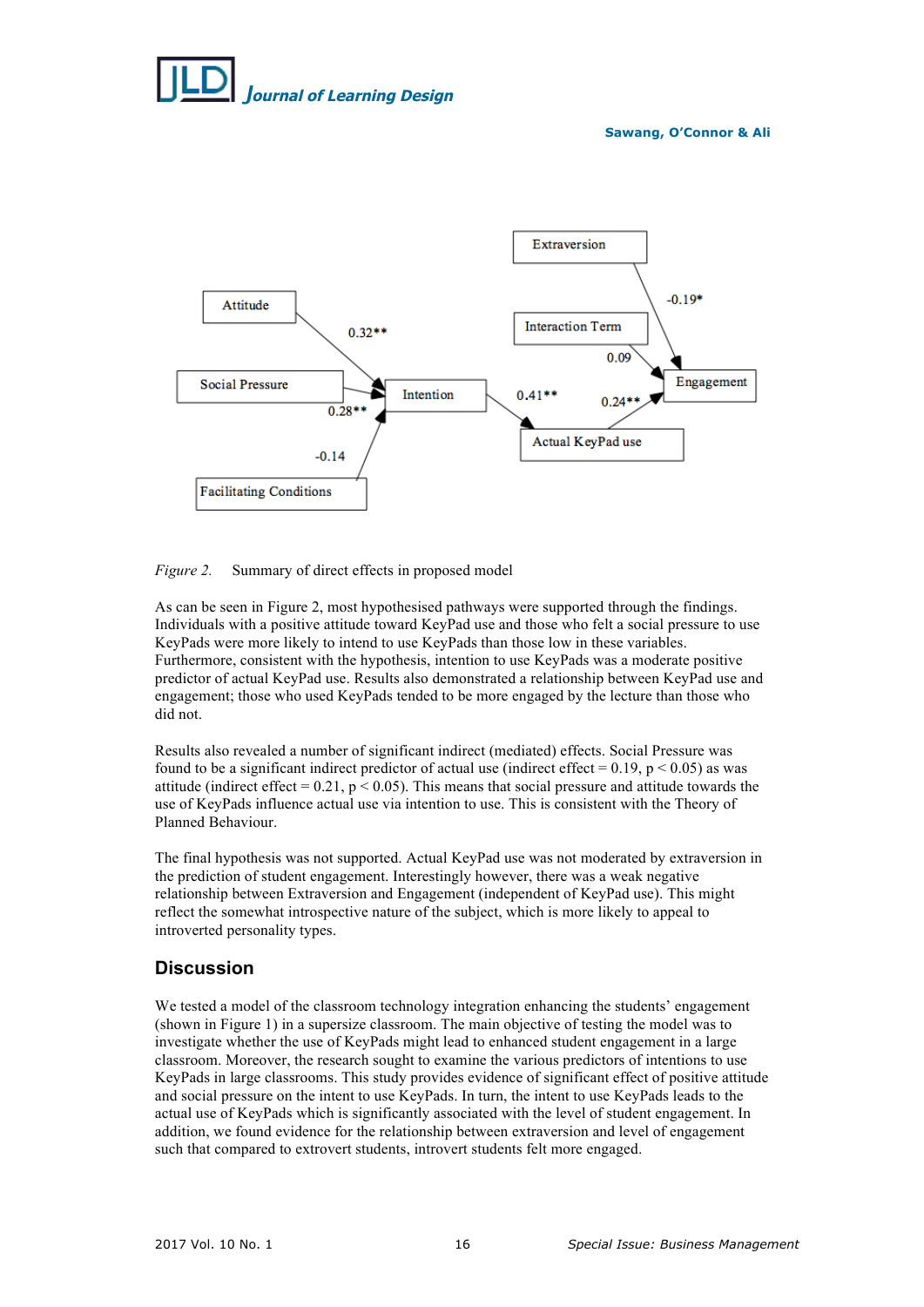

#### **Sawang, O'Connor & Ali**

Student engagement is a broad concept with multiple quantitative and qualitative, technology and non-technology related dimensions (Krause & Coates, 2008). In terms of technology related tools of engagement, there are various types of technology that can be used to encourage students to actively participate in the classroom learning process. Past research shows that a low level of technological skills can hinder the effective use of technology in large classes (Coles, 2009). In contrast to engagement tools such as Web 2.0 and Wikis, KeyPads are quite easy to use in large classroom settings and thus are an effective tool to enhance the level of student engagement as found in this research.

This study provides academics and university management with some useful insights into the impact of technology on the level of student engagement. There are a number of important implications of the findings of this study. For instance, the use of KeyPads leads to higher levels of student engagement helping students to move from being passive listeners to active thinkers (Salemi, 2009). In other words, it can help make "Robert learn like Susan (deep learning approach)", when Robert adopts surface learning approach while Susan uses deep learning approach (Biggs & Tang, 2007). This is especially important because active learning (which comes through student engagement) determines the effectiveness of education (Coates, 2010). It is also important to note that active learning depends on how effectively KeyPads are used in lectures. The KeyPad questions should not test the memorisation skills rather they should be intellectually challenging.

The use of KeyPads can facilitate an indirect interaction between staff and students. Although a direct interaction between staff and students is incredibly important to achieve a high level of student engagement, this becomes very challenging to achieve in large classrooms. The 2008 Australian Survey of Student Engagement (AUSSE), the largest data collection from students in Australasia, indicates that 43.5-54.7 per cent of students never discuss ideas with their teaching staff outside of class (Coates, 2010). To these students, KeyPads offer an alternative to participate in class discussion and interact with their lecturers. Some scholars argue that the use of KeyPads in itself is a form of student engagement (see, for example, Nelson Laird & Kuh, 2005).

Similarly, the use of KeyPads can also help students get immediate feedback on their level of understanding of the content. Students feel disengaged if they think that they do not understand the basic concepts the rest of the lecture will be built on. The KeyPad questions provide this opportunity to the teaching staff to gauge the level of students' understanding of the basic content of the lecture. If a large proportion of the students did not understand an important part of the lecture, the lecturer can go back and further explain those concepts. Providing this type of feedback to students on their learning is especially important because, as noted in the 2008 AUSSE, 61.4 per cent of students either never receive feedback or only sometimes receive feedback on their understanding/performance (Coates, 2010).

The implications of high level of student engagement on the level of student retention are also worth noting (Kuh, Cruce, Shoup, Kinzie, & Gonyea, 2008). The 2008 AUSSE survey indicates that 33.1 per cent of university students intended to leave the university before completing their degree (Coates, 2010).

Further, students have positive perceptions about the use of mobile wireless devices in higher education classrooms (Chompu-Inwai & Doolen, 2008). The use of KeyPads can make the lecture content interesting as well as challenging.

In addition, student engagement in lectures can work as a catalyst to improve engagement in other areas such as student-faculty interaction and active and collaborative learning (Nelson Laird & Kuh, 2005), possibly leading to improved retention level.

Most importantly, the level of engagement achieved through the use of technology, which, in this case are KeyPads, and other determinants has important implications on the level of academic performance. For instance, student engagement is positively related to academic outcomes and the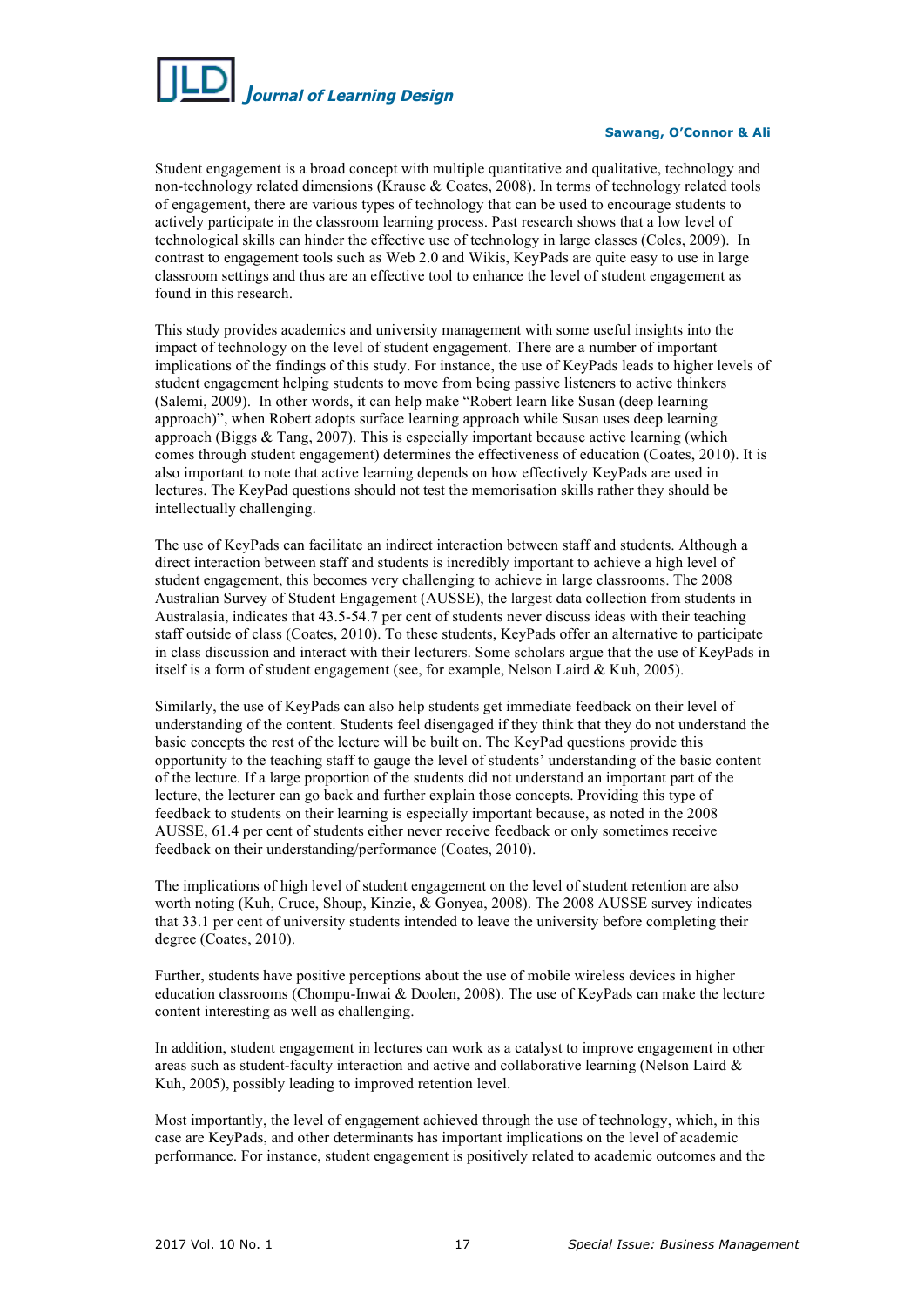

#### **Sawang, O'Connor & Ali**

effect is particularly stronger for students with less ability (e.g., lowest scores on SAT) and students from minority backgrounds (Kuh et al., 2008). The academic outcomes that are linked with engagement include such desirable outcomes as extended attention span (Petropoulakis  $\&$ Flood, 2008), critical thinking and grades (Carini, Kuh, & Klein, 2006). Past research suggests that certain institutions benefit more from engagement in terms of converting student engagement into academic performance of their students (Carini et al., 2006). This is possibly through providing professional development opportunities to staff and personal development opportunities to students to improve their engagement skills (SoundOut, 2007). Although this research does not support the facilitating conditions as a predictor of the intent to use KeyPads, past research indicates that supportive infrastructure affects student attitudes toward the use of KeyPads (Chompu-Inwai & Doolen, 2008).

The successful implementation of KeyPads requires careful planning on the part of university management in view of the needs and interests of academics, students and administrative staff (Chompu-Inwai & Doolen, 2008). Like any other organisational initiative, the top management commitment towards the implementation of KeyPads should be reflected in the allocation of adequate time and other resources with a long-term cost-benefit analysis (Nelson Laird & Kuh, 2005). A KeyPad program must also incorporate the notion that perceptions of student engagement vary across various demographic groups (Krause & Coates, 2008) and such programs should be based on careful planning (Coates, 2010).

Current responsive technologies such as KeyPads have evolved. Apart from the physical "clicker," learners can engage through mobile and web-based apps that integrate with the same system (i.e., Turning Point). Due to advancing technology, this may lead to greater use and increased levels of students' engagement. Future study can compare the different types of Response Ware and their learners' engagement effectiveness.

## **References**

- Biggs, J., & Tang, C. (2007). Teaching for quality learning at university: What the student does. Maidenhead, UK: Open University Press.
- Boling, E. C. (2008). Learning from teachers' conceptions of technology integration: What do blogs, instant messages, and 3D chat rooms have to do with it? *Research in the Teaching of English, 43*(1), 74-100. Retrieved from http://www.jstor.org/stable/40171818
- Carini, R., Kuh, G. D., & Klein, S. P. (2006). Student engagement and student learning: Testing the linkages. *Research in Higher Education, 47*(1), 1-32. doi: 10.1007/s11162-005-8150-9
- Chapman, E. (2003). Alternative approaches to assessing student engagement rates. *Practical Assessment, Research & Evaluation, 8*(13). Retrieved from http://PAREonline.net
- Chompu-Inwai, R., & Doolen, T. (2008). The impact of mobile wireless technology on student attitudes in higher education classrooms. *International Journal of Engineering Education, 24*(1), 14-22. Retrieved from http://stu.westga.edu/~bthibau1/MEDT%208484- %20Baylen/Good1.pdf
- Coates, H. (2010). Development of the Australasian survey of student engagement (AUSSE). *Higher Education, 60*, 1-17. DOI: 10.1007/s10734-009-9281-2
- Coles, C. (2009). The role of new technology in improving engagement among law students in higher education. *Journal of Information, Law and Technology, 3*, 1-6. Retrieved from http://go.warwick.ac.uk/jilt/2009\_3/coles
- Colvin, C. A., & Goh, A. (2005) Validation of the Technology Acceptance Model for police. *Journal of Criminal Justice, 33*, 89–95. doi: 10.1016/j.jcrimjus.2004.10.009
- Cordano, M., & Frieze, I. H. (2000). Pollution reduction preferences of U.S. environmental managers: Applying Ajzen's theory of planned behavior. *Academy of Management Journal, 43*(4), 627-641. Retrieved from http://www.jstor.org/stable/1556358